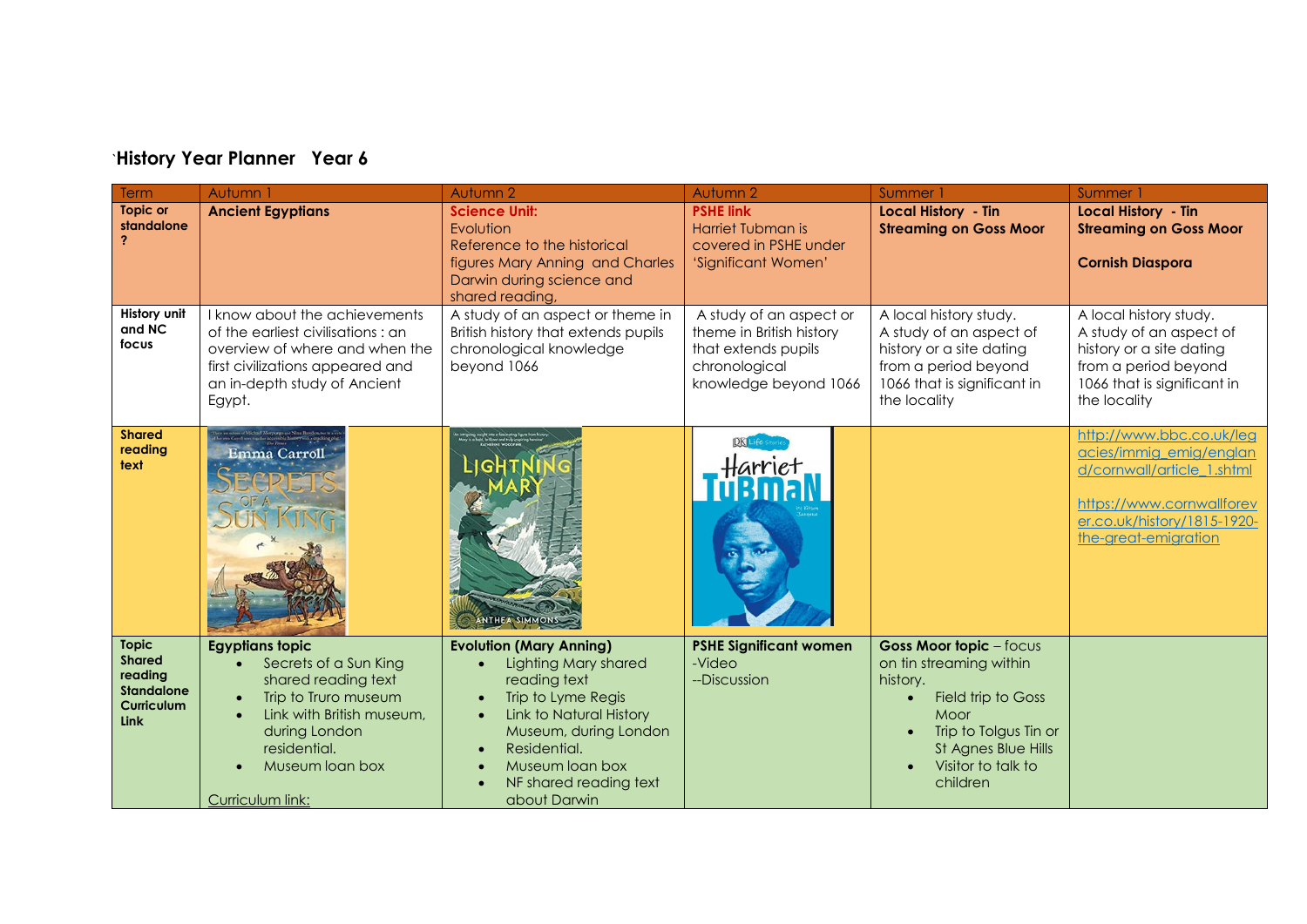|                             | DT - Pulleys<br>English (Shared reading, writing)                                                                                                                                                                                                                                                                                                                                                                         | Science dome<br>$\bullet$<br>experience that includes<br>a focus on Darwin<br>Science learning focus<br>$\bullet$<br>Curriculum link:<br>Science - Evolution<br>English - (Shared reading and<br>writing)<br>Art (Fossils) | Curriculum link<br><b>PSHE</b><br>Science<br>English (mini write)                                                       | Curriculum links:<br>$Art -$<br>Geography - Local study<br>English - Writing<br>Maths (Data)                                                                                                                                                                                                                                                                                                                                                  |                                                                                                                                                                                                                                                                |
|-----------------------------|---------------------------------------------------------------------------------------------------------------------------------------------------------------------------------------------------------------------------------------------------------------------------------------------------------------------------------------------------------------------------------------------------------------------------|----------------------------------------------------------------------------------------------------------------------------------------------------------------------------------------------------------------------------|-------------------------------------------------------------------------------------------------------------------------|-----------------------------------------------------------------------------------------------------------------------------------------------------------------------------------------------------------------------------------------------------------------------------------------------------------------------------------------------------------------------------------------------------------------------------------------------|----------------------------------------------------------------------------------------------------------------------------------------------------------------------------------------------------------------------------------------------------------------|
| <b>Enquiry</b><br>questions | <b>EQ: When and where did the</b><br><b>Ancient Egyptians live?</b><br><b>EQ: What was the importance of</b><br>the Nile and how is it still<br>important today?<br>EQ; What was the importance of<br>the pyramids, mummies, tombs<br>and tomb goods? How are these<br>still important today? (Use also<br>of museum loan box)<br>EQ: How were papyrus and<br>hieroglyphs used and what<br>influence have they had since? | <b>EQ: How was Mary Anning held</b><br>back in her life / career?<br><b>EQ: Who found the ichthyosaur</b><br>and made it famous?<br><b>EQ: Who was Darwin and what is</b><br>our opinion of him?                           | <b>EQ: What were the</b><br>similarities and<br>differences between<br><b>Harriet Tubman and</b><br><b>Mary Anning?</b> | <b>EQ: what does the locality</b><br>of Goss Moor tell us about<br>this area's history?<br><b>EQ: What can we discover</b><br>by exploring the different<br>sources of information?<br><b>EQ: Where do the events</b><br>in this topic / time period<br>fit into local and world<br>history<br><b>EQ: What can I find out</b><br>about tin streaming and<br>tin mining?<br>(Link to trip, research<br>practical activity and<br>presentation) | <b>EQ: What was An Goff?</b><br><b>What historical changes</b><br>were involved and what is<br>your opinion of these<br>events?<br>EQ: How did the fin<br>streaming / mining<br>industry impact on lives<br>and what is the Cornish<br>diaspora that resulted? |
| Knowledge<br>content        | -I know when the Ancient<br>Egyptians lived.<br>-I know where the Ancient<br>Egyptians lived.                                                                                                                                                                                                                                                                                                                             | I know who Charles Darwin was<br>I know what the 'Theory of<br>Evolution' means<br>I know about the differences in<br>opportunities for different social<br>classes                                                        | I know what was the<br>same and different<br>about the two women<br>and their lives                                     | I know about Tin<br>Streaming and its<br>economic importance to<br>this area<br>I know about changes in<br>transport and land use<br>and how this resulted in<br>the rerouting of the A30                                                                                                                                                                                                                                                     | I know about the events<br>linked to An Goff.<br>I can infer information<br>from studying different<br>sources of information.                                                                                                                                 |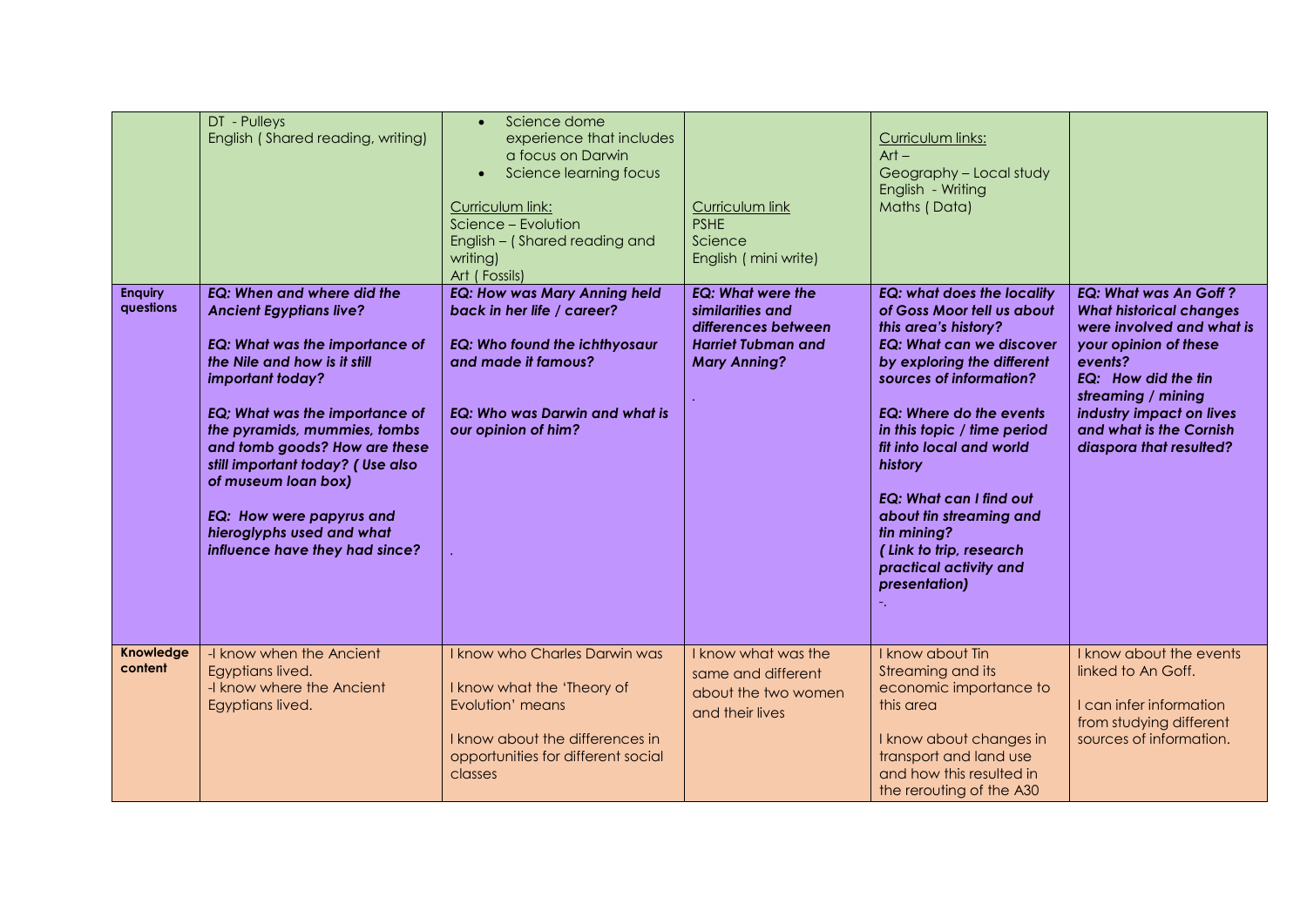|                          | I can describe and locate the<br>Ancient Egyptian period using<br>words and phrases such as<br>century, decade, BC, AD, after,<br>before, during, Roman, Anglo-<br>Saxon, era, period<br>I know the importance of the<br>Nile in the past.<br>I understand the influence of<br>Ancient Egypt on modern life<br>I understand why the Nile is still<br>important today.<br>I know the way in which the Nile<br>is used for tourism.<br>I know about the importance of<br>the pyramids, mummies and<br>tomb goods.<br>-I know how the pyramids,<br>mummies and tomb goods are<br>still important today as clues to<br>the past and for tourism.<br>I know how papyrus and<br>hieroglyphs were used.<br>I know about the influence<br>papyrus and hieroglyphs have<br>had on the world since the time<br>of the Egyptians. | I know about the position of<br>woman during the past and how<br>this impacted on Mary's career.<br>I know about Darwin and his<br>work<br>I can describe similarities and<br>differences between poorer<br>people, such as Mary Anning<br>and those of a higher social<br>status.<br>I can describe similarities and<br>differences between<br>opportunities for men and<br>women during Mary Anning's<br>time.<br>I know and can talk about why<br>there is some confusion<br>regarding the discovery of the<br>ichthyosaur | I can describe similarities<br>and differences<br>between Harriet Tubman<br>and Mary Anning. | I know where the events<br>linked to tin mining fit<br>within local history.<br>I know what tin streaming<br>is.<br>I know where tin streaming<br>took place.<br>I know why tin streaming<br>was important(then and<br>now).<br>-I know what clues there<br>are of tin streaming<br>today. | I know about different<br>opinions linked to the<br>events.<br>I know about the links to<br>the song Trelawney.<br>I know about the Cornish<br>diaspora as a result of tin<br>mining.<br>I understand the impact<br>on tin mining on Cornwall (<br>looking at subsequent<br>events that happened on<br>the time line) |
|--------------------------|------------------------------------------------------------------------------------------------------------------------------------------------------------------------------------------------------------------------------------------------------------------------------------------------------------------------------------------------------------------------------------------------------------------------------------------------------------------------------------------------------------------------------------------------------------------------------------------------------------------------------------------------------------------------------------------------------------------------------------------------------------------------------------------------------------------------|-------------------------------------------------------------------------------------------------------------------------------------------------------------------------------------------------------------------------------------------------------------------------------------------------------------------------------------------------------------------------------------------------------------------------------------------------------------------------------------------------------------------------------|----------------------------------------------------------------------------------------------|--------------------------------------------------------------------------------------------------------------------------------------------------------------------------------------------------------------------------------------------------------------------------------------------|-----------------------------------------------------------------------------------------------------------------------------------------------------------------------------------------------------------------------------------------------------------------------------------------------------------------------|
| <b>Skills</b><br>content | I can understand that the past<br>has been represented in<br>different ways by using different                                                                                                                                                                                                                                                                                                                                                                                                                                                                                                                                                                                                                                                                                                                         | I can give my own reasons why<br>changes may have occurred                                                                                                                                                                                                                                                                                                                                                                                                                                                                    | I can form my own<br>opinion about the life<br>and treatment of Black                        | I understand from looking<br>at the different clues that<br>the past has been                                                                                                                                                                                                              | I can suggest accurate<br>and plausible reasons for<br>how / why the uprising has                                                                                                                                                                                                                                     |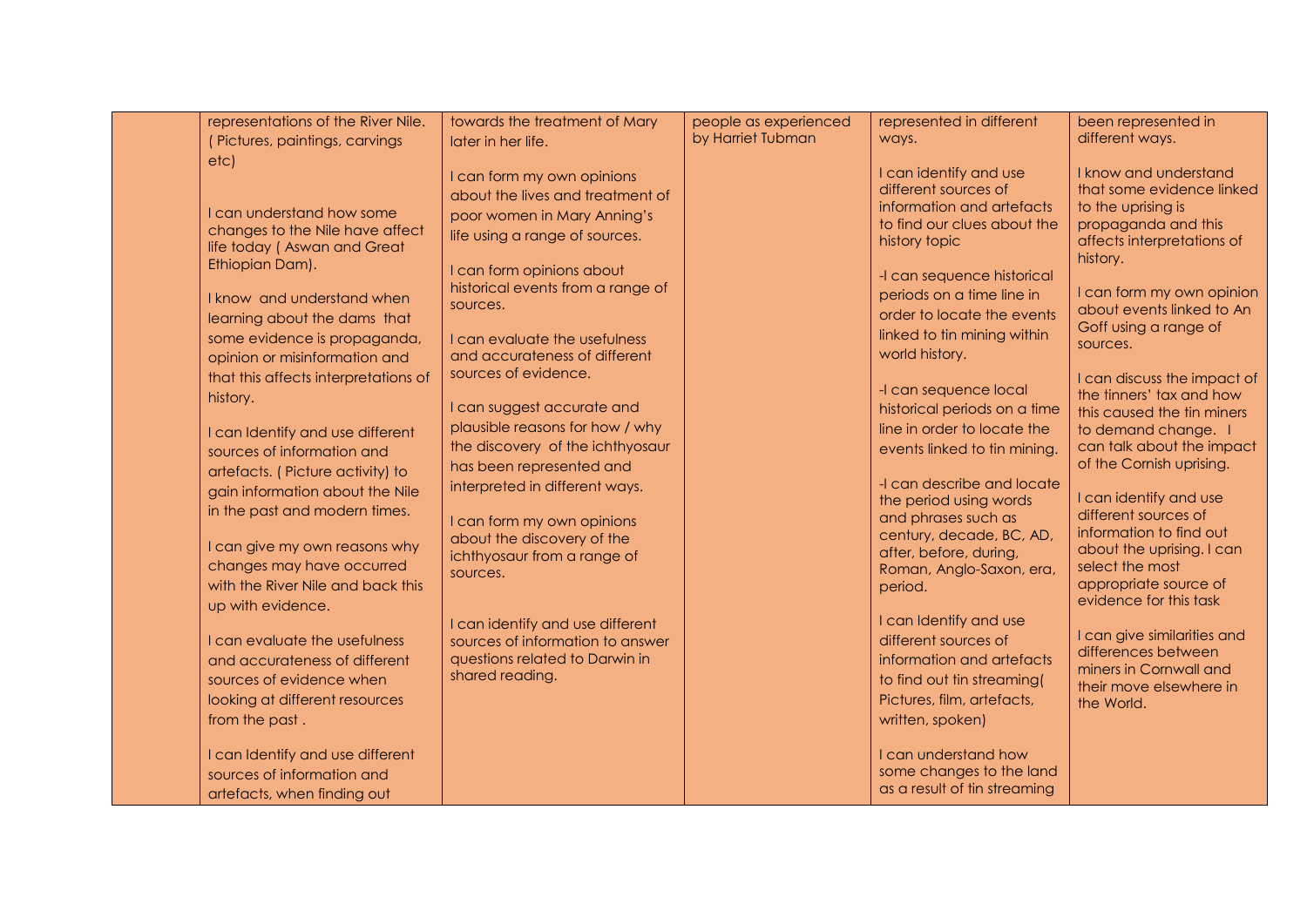| about the River Nile (Picture,   |  | have affected life today.(      |  |
|----------------------------------|--|---------------------------------|--|
| video, written descriptions)     |  | Landscape / wildlife)           |  |
|                                  |  |                                 |  |
| I can present information        |  |                                 |  |
| relating to the River Nile in an |  | I can present information       |  |
| organised and clearly structured |  | relating to the tin             |  |
| way. (Nile info text)            |  | streaming in an organised       |  |
|                                  |  | and clearly structured          |  |
| I can make use of different ways |  | way. ( tin streaming            |  |
| of presenting information. (Nile |  | presentation)                   |  |
| info text, GED writing)          |  |                                 |  |
|                                  |  | I can make use of               |  |
| I can present information in the |  | different ways of               |  |
| most appropriate way (eg         |  | presenting information. (in     |  |
| written explanation/tables and   |  | streaming presentation)         |  |
| charts/labelled diagram). (Nile  |  |                                 |  |
| info text)                       |  | I can present information       |  |
|                                  |  | in the most appropriate         |  |
| I can Identify and use different |  | way (eg written                 |  |
| sources of information and       |  | explanation/tables and          |  |
| artefacts to find out about the  |  | charts/labelled diagram).       |  |
| pyramids.(Pictures, film,        |  | ( tin streaming                 |  |
| artefacts)                       |  | presentation)                   |  |
|                                  |  |                                 |  |
| I can describe similarities and  |  | I can makes accurate use        |  |
| differences between some         |  | of specific dates and<br>terms. |  |
| Egyptian people, events and      |  |                                 |  |
| objects studied using artefacts, |  |                                 |  |
| pictures etc from handling       |  |                                 |  |
| session,                         |  |                                 |  |
|                                  |  |                                 |  |
| I can evaluate the usefulness    |  |                                 |  |
| and accuracy of different        |  |                                 |  |
| sources of evidence. (Artefacts  |  |                                 |  |
| and Picture activity)            |  |                                 |  |
|                                  |  |                                 |  |
|                                  |  |                                 |  |